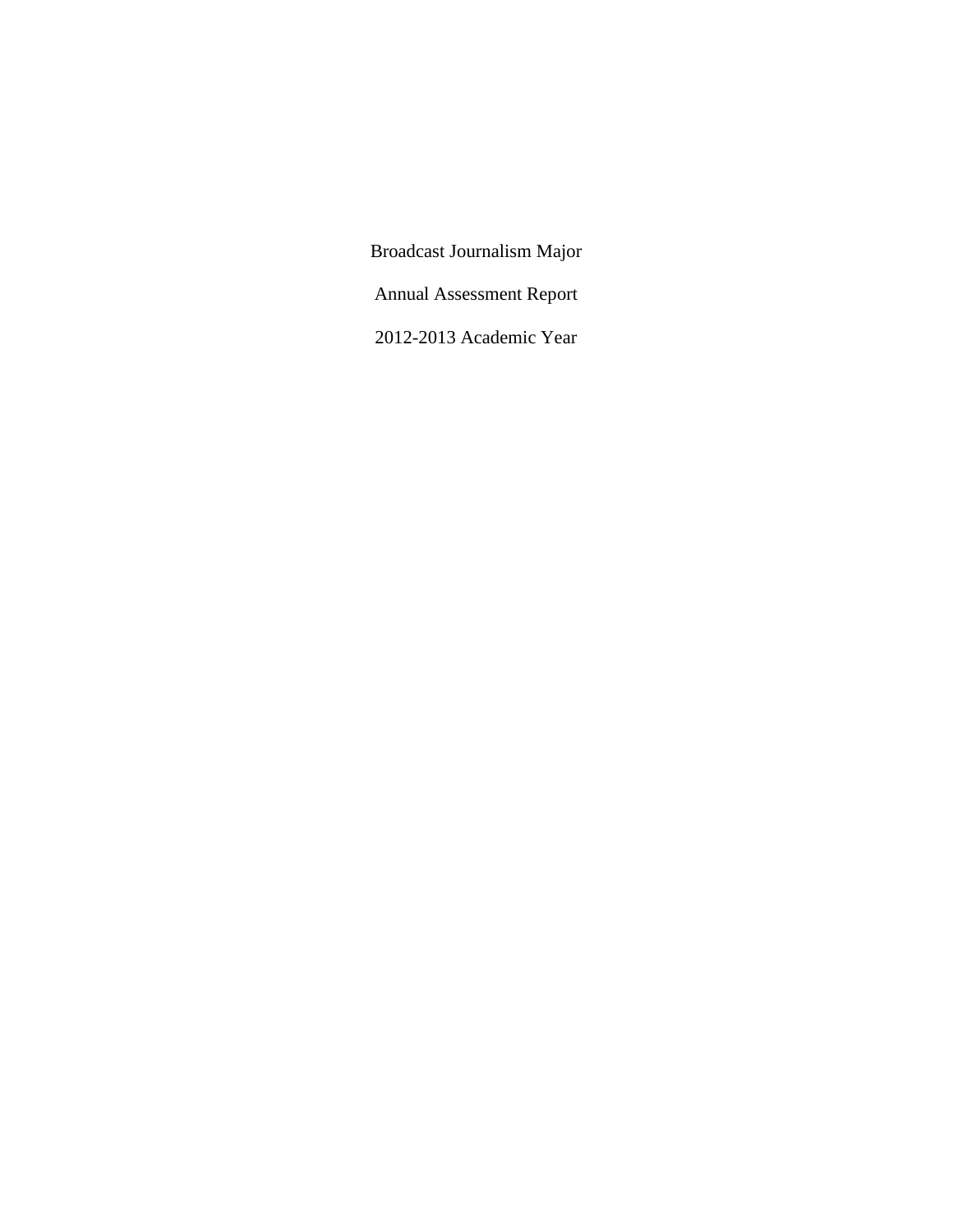### **Program Mission**

The broadcast journalism (BJ) program at PLNU exists to reinforce and support the mission of the university, which is to teach and shape students in the creative, technical, and socialization areas of professional media preparation, and to send students into media industries. These have traditionally included radio and television broadcasting.

Historically, print and broadcast journalists have worked in "silos" as distinct segments of the industry. In recent years, the emergence of online communication has precipitated the idea of convergent journalism. From a professional standpoint, convergence is the practice of print and broadcast journalists using each other's skills in the reporting and dissemination of news, specifically applied in a Web context.

In order to more closely emulate the profession, the BJ program at PLNU has undergone curricular changes that recognize the necessity of incorporating new media in journalism courses. This has included introducing online components in a number of courses, such as in a TV news production courses and instituting a senior-level multimedia journalism course that brings together print, video and audio skills to produce online news content. In addition, the major includes trends in technology when training future journalists. For example, students need to understand the role of social networks and mobile media in news delivery.

#### **Program Learning Outcomes (PLOs)**

The Broadcast Journalism major is a joint program between the Department of Communication & Theatre and the Department of Literature, Journalism and Modern Languages. The PLOs listed below were developed in a collaborative effort between Dr. Sue Atkins (LJML) and Dr. Clark Greer (Communication & Theatre) during spring semester 2011.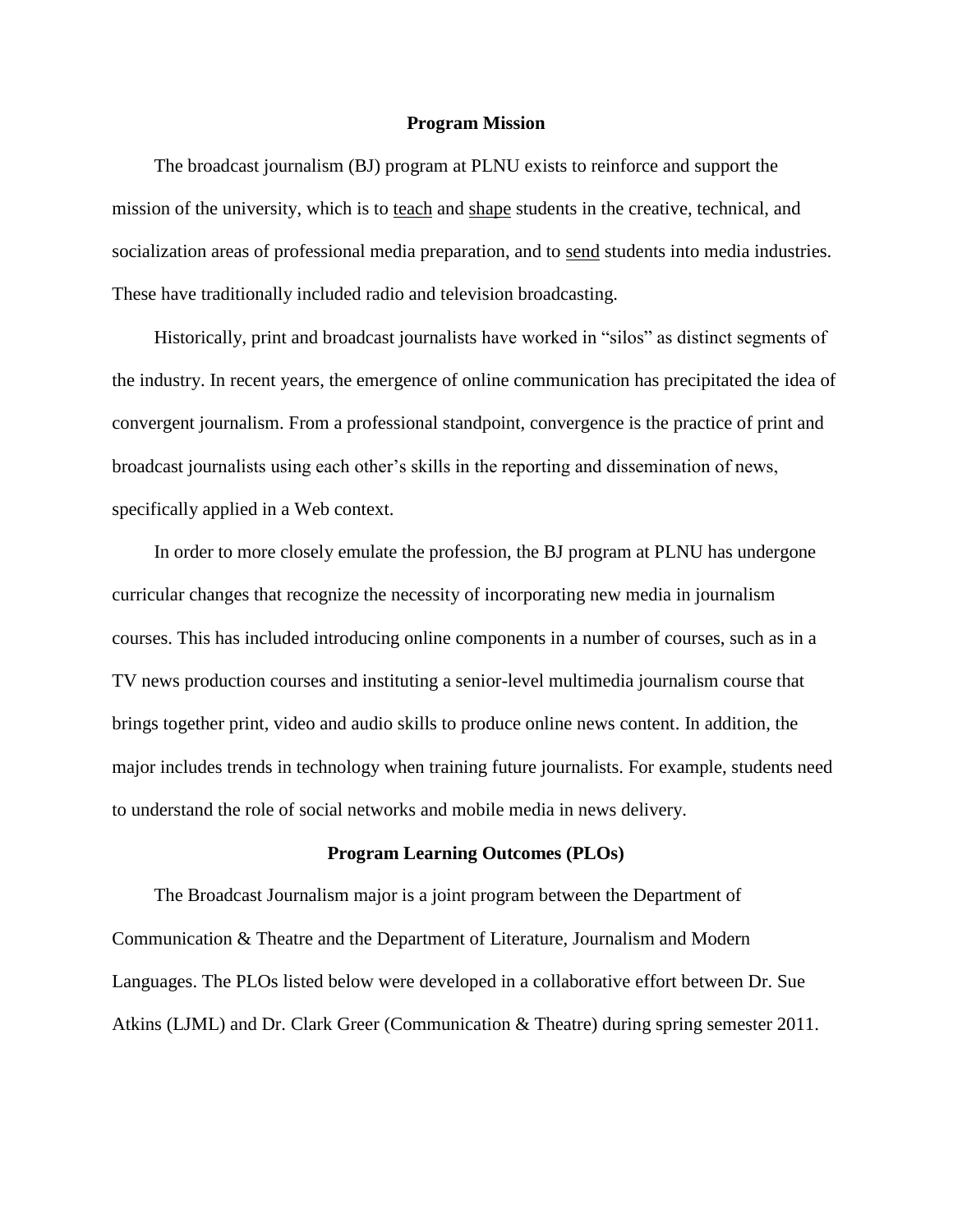PLO 1: Students will identify and articulate the historical development and democratic function of broadcast, print and online media in the U.S.

PLO 2: Students will write news copy clearly and accurately according to news values appropriate to a variety of formats and platforms.

PLO 3: Students will create and edit a news story based on accepted industry standards for the appropriate medium.

PLO 4: Students will employ aural and delivery skills appropriate to various news performance situations.

PLO 5: Students will demonstrate professional socialization skills in various news media environments.

PLO 6: Students will describe major ethical theories and professional codes, apply them to ethical dilemmas, and defend the application of the theory and code to a given situation as a Christian communicator.

# **Curriculum Map**

Please see Appendix A for the broadcast journalism program curriculum map. The courses being evaluated for the 2012-2013 academic year are COM413 Advanced TV News Production, COM150 Introduction to Media Communication and COM421 Communication Internship.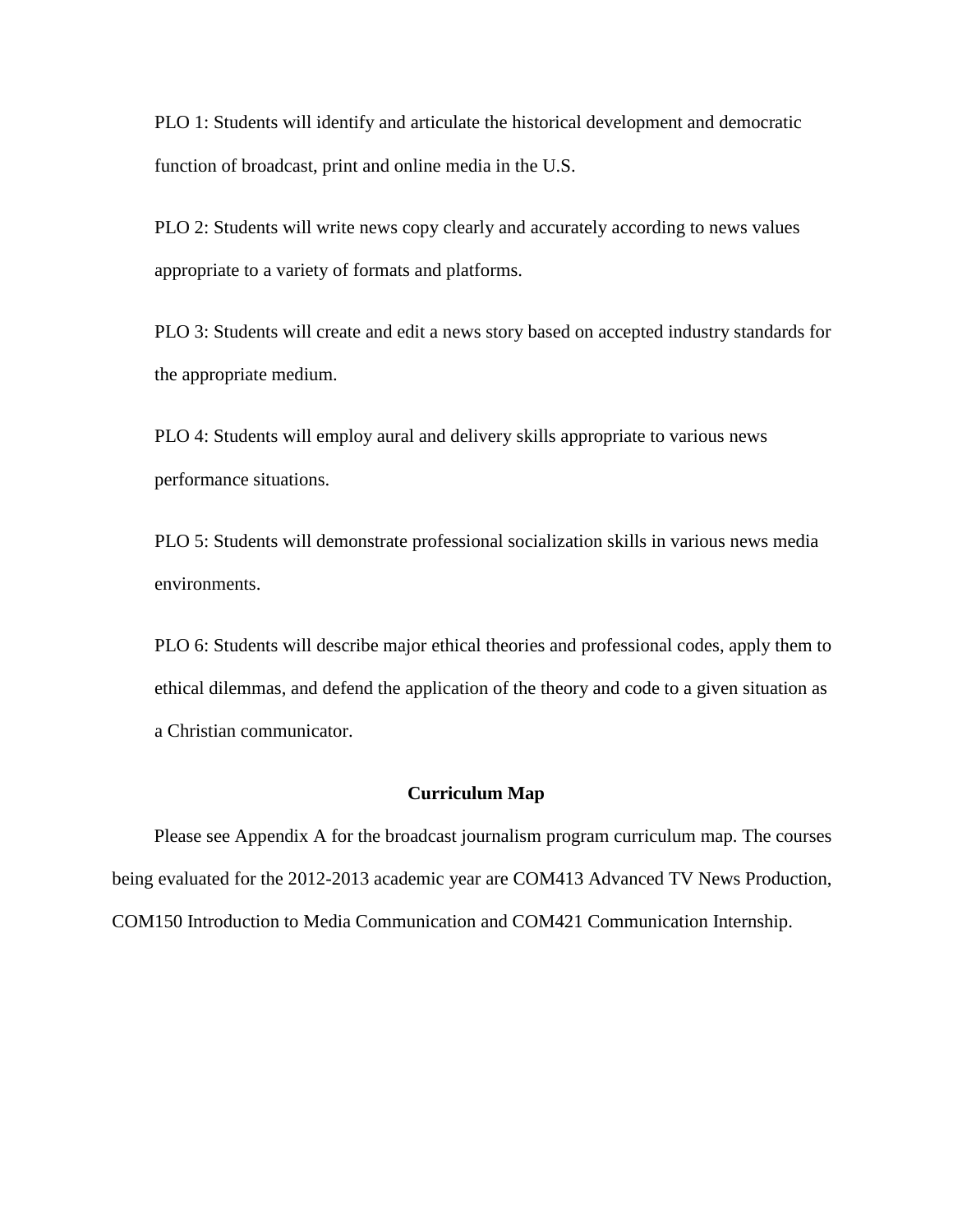## **Assessment Activities**

# **COM413 Advanced TV News Production**

Television news story packages of eight students enrolled in COM413 Advanced TV News Production were used in the assessment. The professor for COM413 selected two stories for each of the eight students to be reviewed. Stories were transferred to DVDs and mailed, along with a scoring rubric (see Appendix B), to two news professionals. One person is currently a morning news producer at a San Diego TV station. The second reviewer works in broadcast journalism at the University of Mississippi. Reviewers followed a 10-item rubric on a four-point scale (1=low; 4=high) that assessed story selection and organization, technical skills, and delivery skills. The summary of data is listed below.

This process primarily covers assessments for PLOs 3-4. The evaluation also partially covers PLO 2, but reviewers based their scores on listening to the story rather than reading a script. A news package opens with video, while the viewer hears the reporter's voice. Throughout the story are one or more interviews. Often, the reporter is seen on camera in the middle of the story. Indeed, this was the case with all but one of the stories that were reviewed. In that instance, one reviewer marked a "1" for performance and the other reviewer indicated " $N/A$ " because of the lack of stand-up. To facilitate data calculations, the score of " $N/A$ " was changed to "1" to match the other reviewer's score.

# *Summary of data collected*

PLO 2 – The mean score is as follows:

Writing 2.94

PLO 3 – The mean scores are as follows: Organization 3.19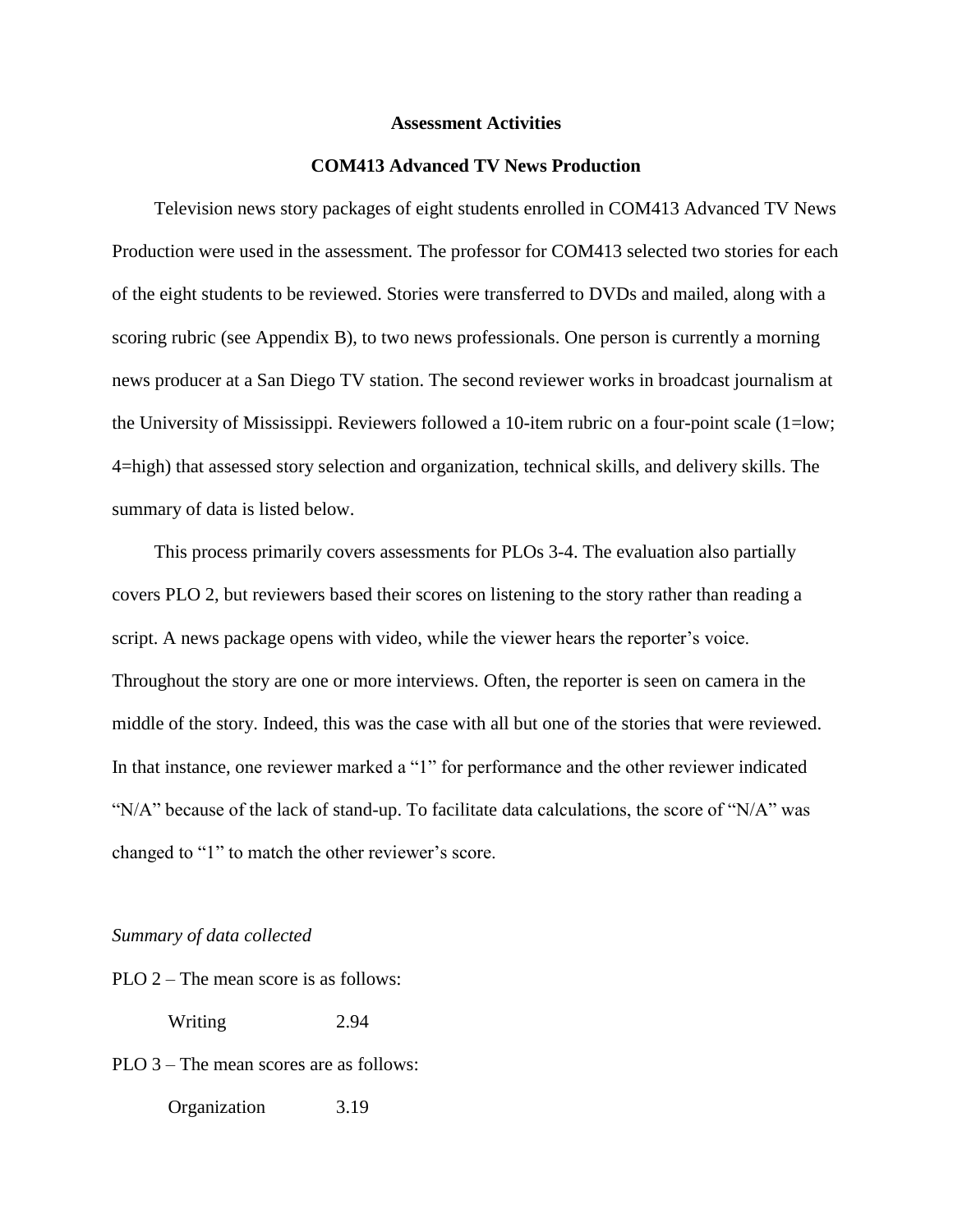| Topic    | 3.25 |
|----------|------|
| Visuals  | 3.00 |
| Camera   | 2.94 |
| Editing  | 3.06 |
| Lighting | 2.97 |
| Audio    | 2.75 |

PLO 4 – The following mean scores are reported:

| Performance | 2.59 |
|-------------|------|
| Speaking    | 2.88 |

# *COM413 Assessment Summary*

All but four of the mean scores were below 3.0, which indicated somewhat of an average ability to produce news packages. One reason might be challenges associated with gathering the stories. Starting in fall 2012, students in Advanced TV News Production were required to report all stories off-campus. In previous years, stories produced for TV news courses were primary oncampus, which resulted in light news content. Even with an off-campus story requirement, students tend to focus on feature or soft news than hard news. This often results in stories that sound more like public relations than news.

Especially problematic in this year's assessment were critiques associated with performance and speaking. Students need to develop a tone of voice that remains conversational, but authoritative. Technical work seems to be another area for improvement. Students learn the basics of TV field and studio production in COM243 and have weekly experience with cameras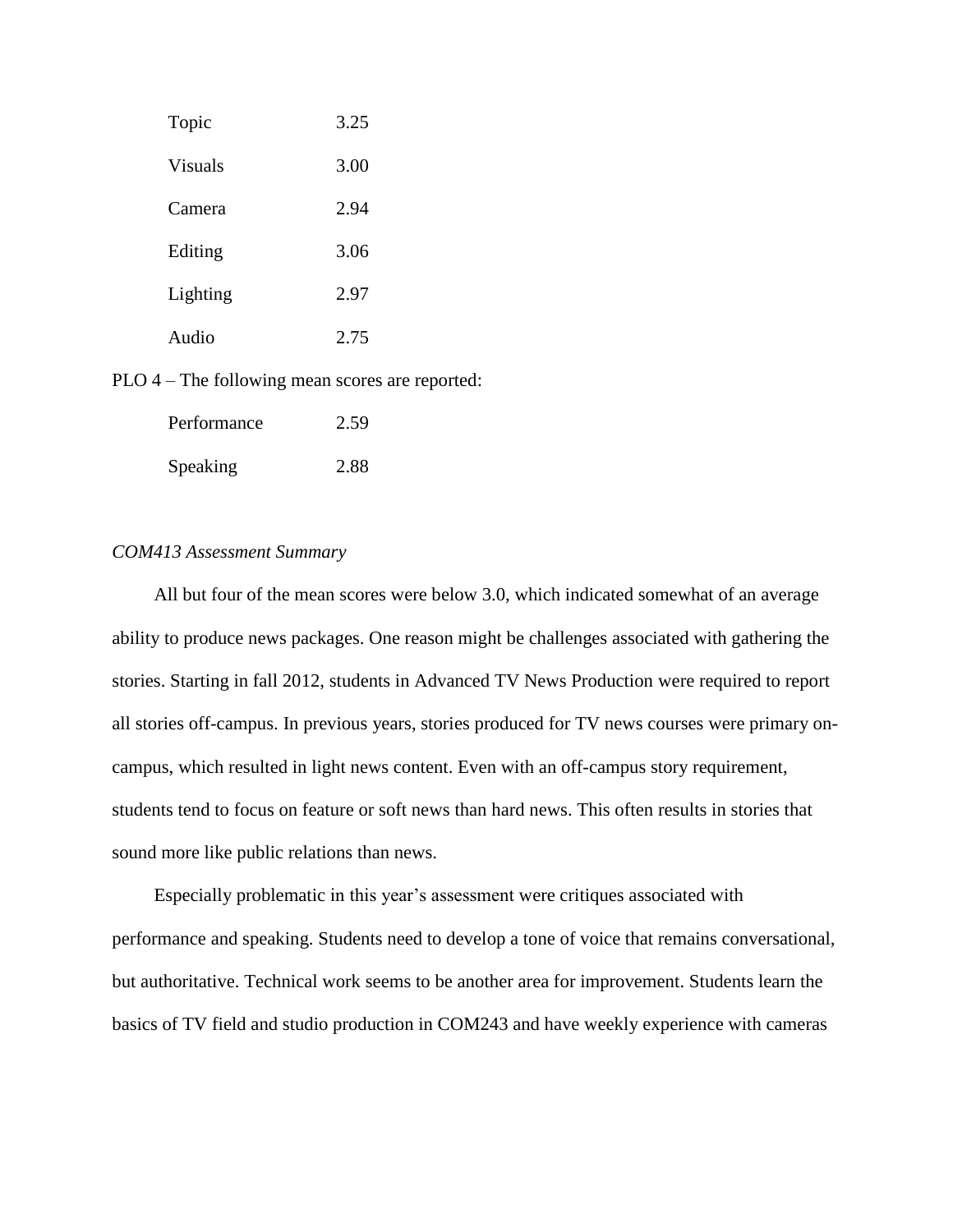and editing in COM313 TV News Production and COM413. However, it appears that students, overall, are not paying attention to details, such as audio, lighting and camera work.

Motivation to produce the best story possible might be another problem. As much as news courses emphasize storytelling, all components go hand-in-hand to accomplish that goal. Story topic had a mean of 3.25 and organization of 3.19, which are fairly good. However, a good story idea means little when there is bad lighting, poor shot composition and incorrect editing techniques. Students are consistently admonished to take a portable light kit for interviews, yet do not want to take the extra effort to do so. Similarly, they are reminded to shoot from various angles and perspectives to provide choices when editing, but it appears they are more interested in getting the story finished than paying attention to details.

# **COM421 Communication Internship**

Assessment of PLO 5 was achieved through internship supervisor critiques. At the conclusion of a student's internship, the supervisor provides an evaluation on a 5-point scale for nine items. Data below reports internships for 4 students who held internships in Summer 2012, Fall 2012 and Spring 2013.

PLO 5 – The following mean scores reflect evaluations of internship supervisors during the time periods noted above and are compared with results of the prior year's internship evaluations:

|                 | 2012 | 2013 |
|-----------------|------|------|
| Attitude        | 5.00 | 4.00 |
| Dependability   | 5.00 | 4.75 |
| Quality of Work | 4.30 | 3.50 |
| Maturity/Poise  | 4.70 | 4.00 |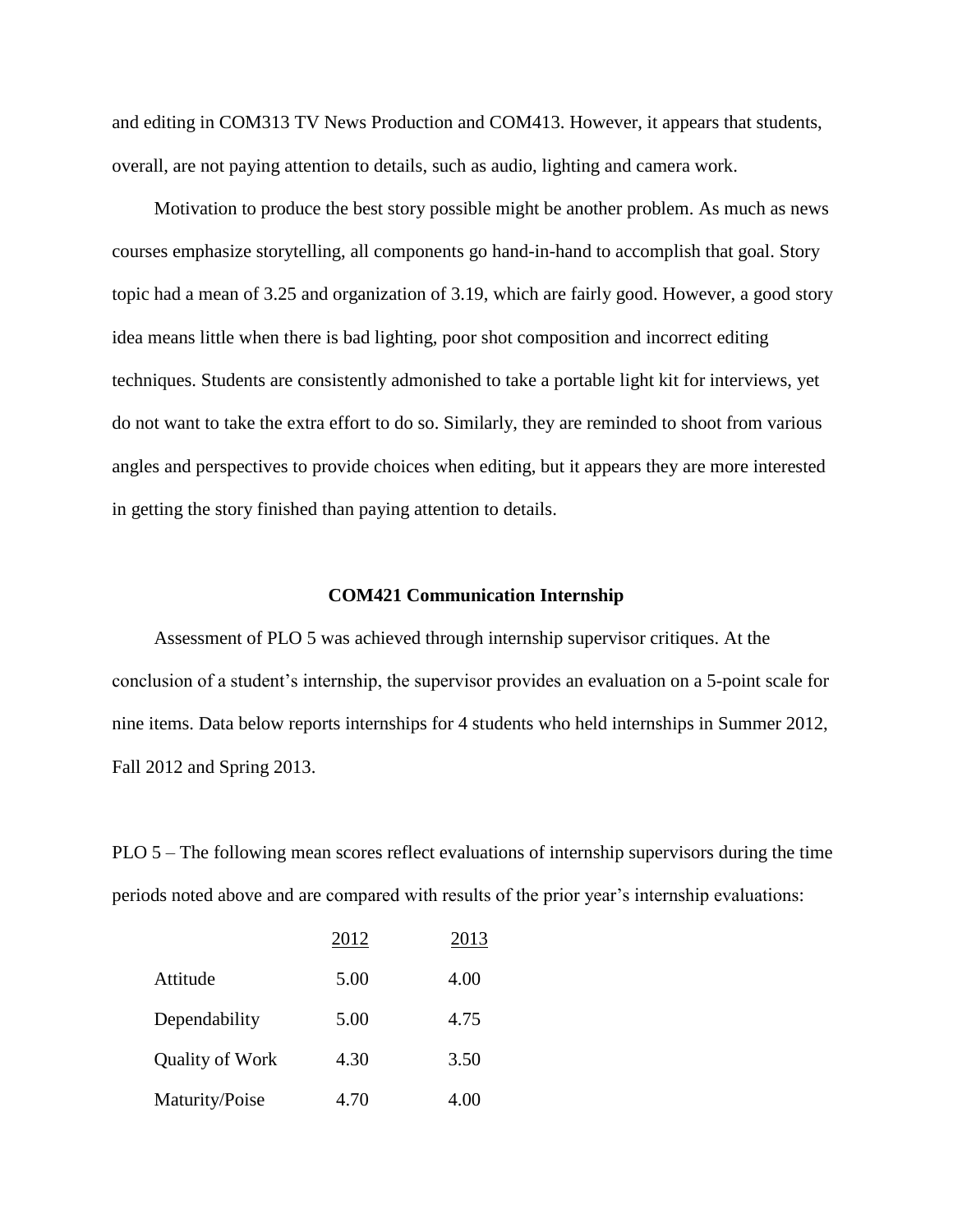| Judgment                | 4.30 | 3.00 |
|-------------------------|------|------|
| Ability to Learn        | 4.70 | 5.00 |
| Initiative              | 4.30 | 3.50 |
| <b>Relations Others</b> | 4.70 | 4.75 |
| Quantity of Work        | 4.00 | 3.50 |

# *Internship Summary*

Compared with internship supervisor evaluations from 2012, the mean results of internships in 2013 declined in several areas. Particular problematic are attitude, quality of work, judgment, initiative, and maturity and poise, which declined from nearly a point to more than a point. In contrast, ability to learn was higher than the previous year. This suggests that students have ability, but are not applying themselves to their tasks. Dependability also decreased. Possessing skills and doing what is required by a supervisor is not enough. Students serving internships must improve in their attitude toward the work, learn to think and act quickly, take initiative and work independently. Judgment, initiative, and maturity and poise are likely part of this concern. Students must learn they cannot simply do a task only when told by a supervisor, but to seek out work. Regarding maturity, students need to act like adults and news professionals.

Comparing internship supervisor reports between years, students had lower scores in quality of work, initiative and quantity of work in 2012 than in 2011. Given this year's results, scores in those areas continue to decline. In the Advanced TV News course, students had to be reminded to consider story topics, lighting and camera work. It appears those are the same problems that carry over into their internships. To succeed in the news business, students need to accomplish their work with high quality on their own.